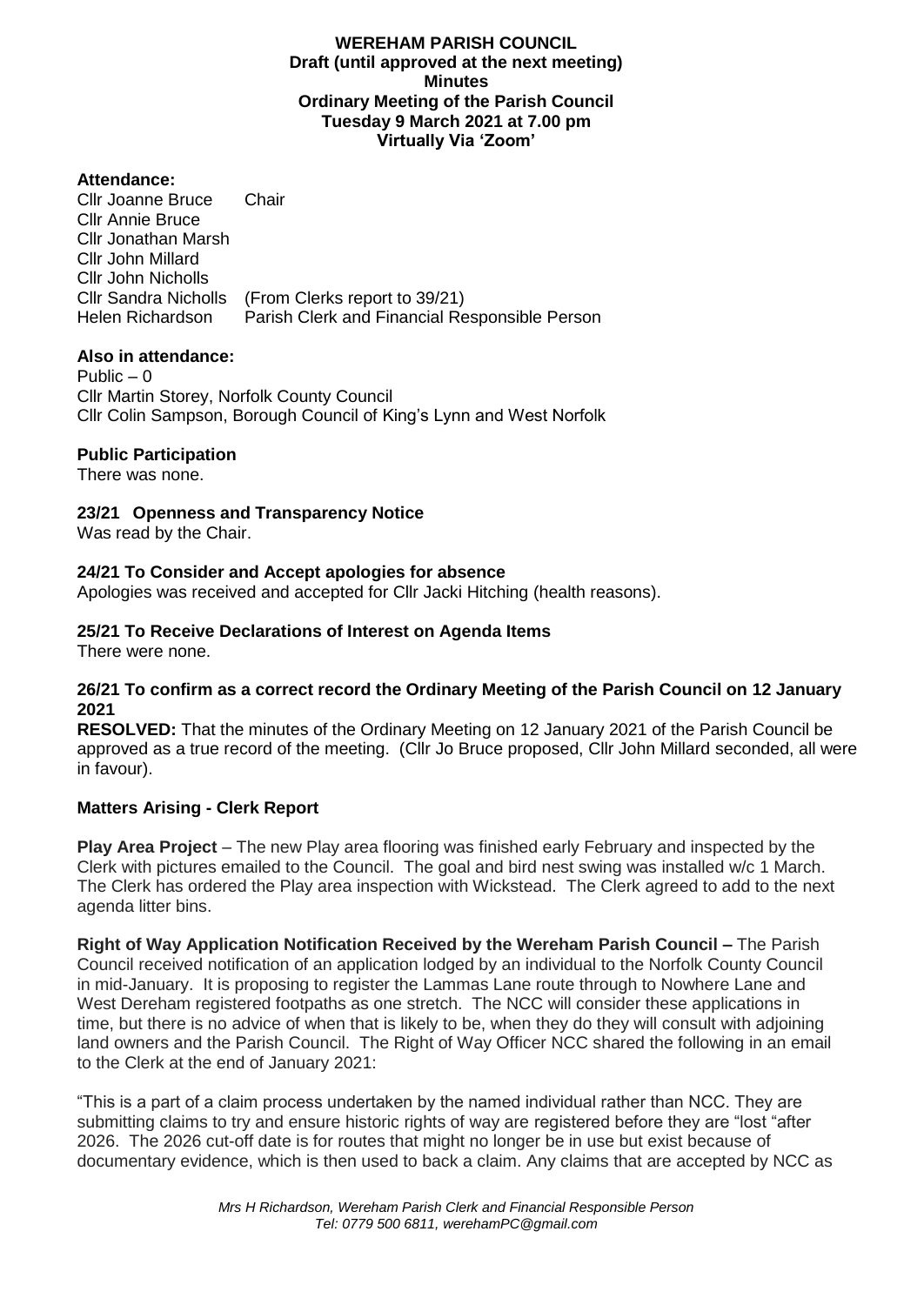part of this process then need to be thoroughly researched which will take time, but as long as the registration takes place before 2026 then the process can still be followed.

The process can also be used to "upgrade" existing routes if there is historic evidence that higher rights existed compared to what is currently recorded.

In summary what is being said here is that the E-W route may have historic evidence to show that it was a public track which would equate nowadays to a Restricted Byway all the way through, upgrading the existing route which is currently part footpath, part bridleway and a little gap (ringed) that has no formal status even though it is used as a footpath. The middle bit of Nowhere Lane is already registered as a soft road so already has higher rights. All that happens now is that NCC decides whether there is sufficient merit in the application to accept it, and if there is at some point in the future it will be investigated in detail to see whether on the balance of evidence that higher rights exist. During this process there will be formal consultations with the Parish and landowners but at the moment you need not take any action, the document from the applicant is for your information only".

**Contractor List** – The Clerk reviews this list quarterly and will report anything to the Council by exception/

**Information Commissioner Office** – Annual fee processed and confirmed.

**St Margaret's Hill Burst Main** – There was a water leak on the hill which started early February and was reported to Anglian Water by the Parish Clerk. Thanks to a resident who reported it to the Clerk and afterwards met with them on site to share information. And thanks to a second resident who volunteered by gritting the entire area whilst temperatures were extremely low creating very dangerous ice over a four-day period. The Handyman moved grit from the Queens Close bin to the St Margaret's Hill bin over that weekend, and the Clerk requested a refill by Highways. Anglian Water installed barriers around the site and the Clerk was keeping in touch with them and Norfolk County Council Highways. Water that was flowing from the area into the pond which will increase the level in additional to any storm water and may add to the issue, but it was agreed for the Clerk to monitor.

**Dog Waste** – There continues to be an issue with dog waste in the village, though the bins which are emptied every two weeks get very full. The Clerk collected two large deposits on the pond in January and in February some which was right next to the dog bin on the playing field.

**Anti-social behaviour** – There were burnt items found over the far side of the playing field, pieces of wood and a melted cone which youths most likely have tried to burn and melt. They had also moved a concrete post and metal pole to the outside of the play area which the Clerk moved.

**Action List** – The Clerk emailed the Council the 2020/21 Action list for information and will present a 2021/22 version May meeting. Items resolved in 2020/21 were Renewal of Play Area Flooring; Playing Field improvements (Bird nest swing and movement of goal) and the Clerk became CILCA Qualified.

**Scribe Accounting Online System** – This is now all set up ahead of 1<sup>st</sup> April for the Clerk and Councillors to use.

**Tree Management Survey** – The Clerk emailed the contractor to confirm approval at the January 2021 meeting to go ahead with a survey in the village April/May 2021.

**Scribe Cemetery Online System** – The Clerk is almost half way through digitising the Register of Burials onto a spreadsheet that will then be sent to Scribe to input into the new cemetery online system. The Register of Graves and other register information will be added to the system over time.

**Precept 2021/22** – The Borough Council received the precept receipt confirming on email.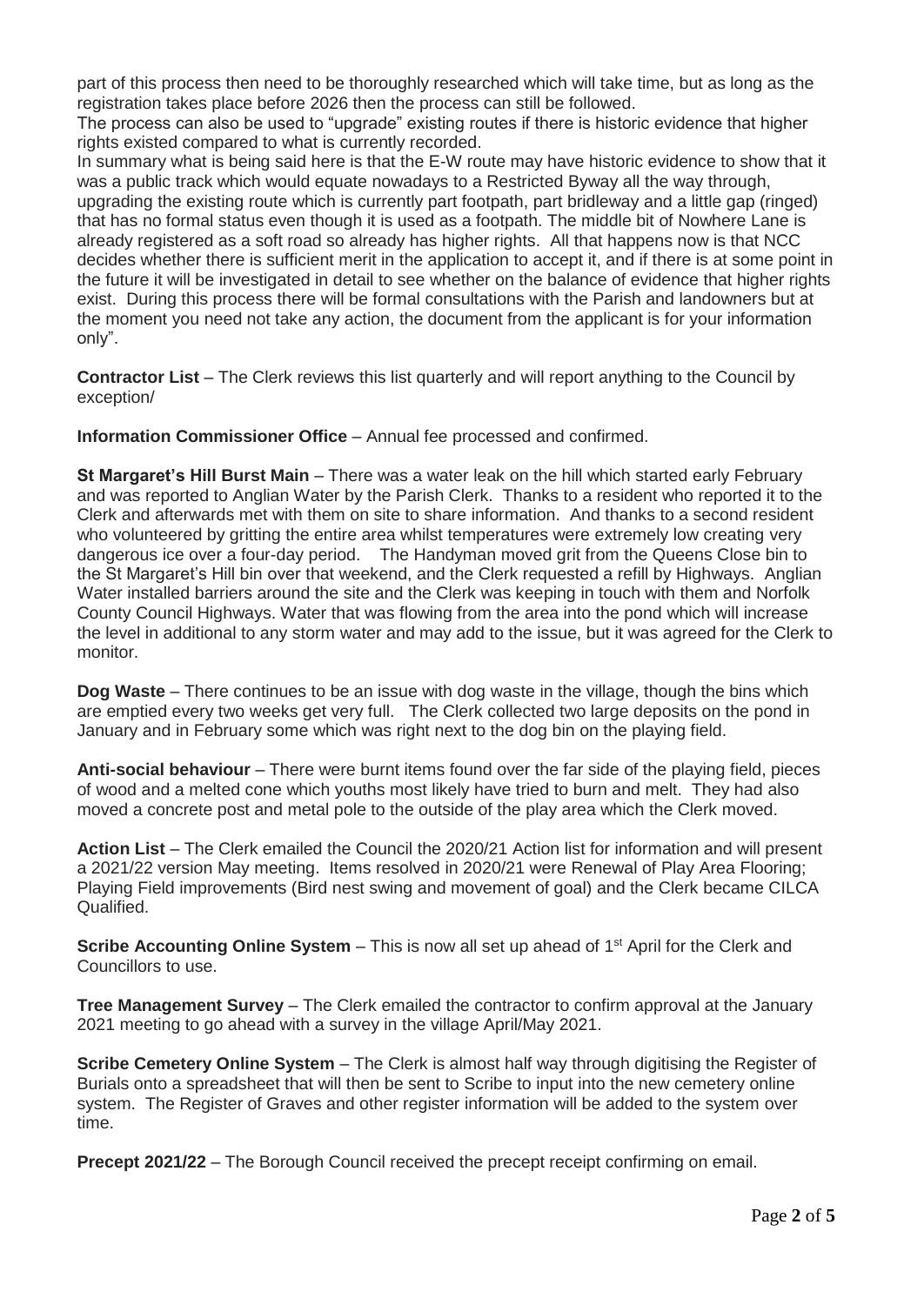**NALC Representation** – In January the Clerk emailed copying in Cllr Jacki Hitching to Norfolk ALC for her to be the representative for Wereham Parish Council. There will be around two meetings a year and she will receive information directly.

**Signs at Flegg Green** – The Clerk reported damaged signs at Flegg Green near A134 to NCC.

**Planning Decisions Received for info**: 20/02051/F Wereham The Old Stables The Row Wereham King's Lynn Norfolk PE33 9AY - Extension to dwelling to provide additional bedroom Application Permitted 15 February 2021 Delegated Decision

## **27/21 To Approve Purchase and Installation Costs for Coir Rolls for Pond Edge**

The Chair shared that the Coir rolls proposed for purchase would be installed along the 'beach area' and over the opposite side where they were previously installed up to the start of the willow tree. The coir rolls were seeded with plants that grow and hold a bank in place with their roots. Seven lengths of coir rolls, plus stakes and delivery was £676.05 plus VAT. The Council agreed that places could be cut for places to fish when the plants grew. The Clerk agreed to seek a quote from the Handyman on installation costs to be approved on email and ratified at the next meeting.

**RESOLVED**: That purchase of seven Coir Rolls and stakes, including delivery be approved for the pond costing £676.05 plus VAT and that the Handyman be asked to install in liaison with the Clerk. (Cllr Jo Bruce proposed; Cllr John Nicholls seconded, all in favour).

## **28/21 To Approve Rewilding Project Costs for Village Green Areas**

Highways had confirmed they would allow rewilding of the area opposite the village hall but the Parish Council would have to take it on permanently if this work took place. The piece of land on the edge of the A134 was a piece of land that did receive a lot of complaints in the past over its untidiness and if the Parish Council managed they would be able to cut it as often as it wished instead of twice a year as Highways did. The Chair shared that it would be good to make a nice feature in the village and improve it. Costs of seeds would be explored and labour revisited.

**RESOLVED**: That a budget of up to £500 be approved for rewilding the common area opposite the playing field. (Cllr Jo Bruce proposed; Cllr John Millard seconded, all in favour).

# **29/21 To Approve Handyman Work to Removal of Ivy on Church Wall (3 Hours)**

**RESOLVED**: That three hours be approved for the Handyman to remove Ivy from the Church Wall. (Cllr Jo Bruce proposed; Cllr John Nicholls seconded, all were in favour).

## **30/21 To Discuss and Approve Any Action or Cost in relation to a Water Bailiff for the Village Pond**

The Clerk agreed to check the public liability limit on the Council's insurance and the Handyman's. The Clerk agreed to research employment options. The Clerk agreed to lift the Board and manage it.

### **31/21 To Receive Bi-Monthly Village Inspection Report from the Clerk and Any Associated Costs of Work Needed**

The Clerk inspected the village and shared items around the village that required cleaning, painting or maintaining, which included the bench in the cemetery and the railings around the pond. The Clerk agreed to follow up with the contractor regarding the Village Sign refurbishment.

**RESOLVED**: That 20 hours for the Handyman to resolve maintenance identified be approved plus materials for paint and stain. (Cllr John Millard proposed; Cllr Jonathan Marsh seconded, all were in favour).

## **32/21 To Approve Review of the Retention Policy**

There were no proposed amendments.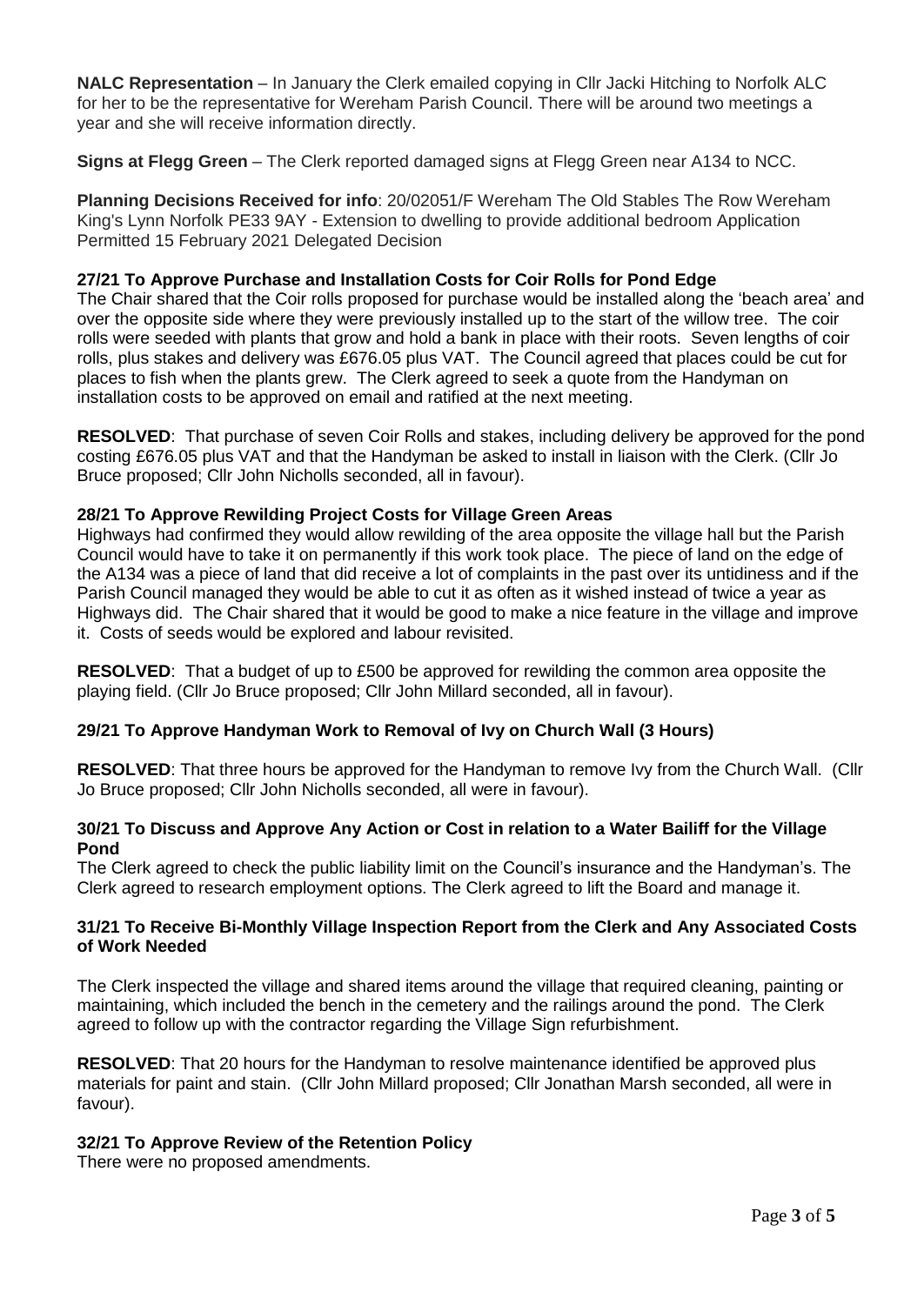**RESOLVED**: That the Retention Policy be approved. (Cllr John Millard proposed; Cllr Jonathan Marsh seconded, all were in favour).

## **33/21 To Approve the Risk Management Scheme from 1 April 2021-31 March 2022**

**RESOLVED**: That the Risk Management Scheme from 1 April 2021 to 31 March 2022 be approved. (Cllr John Millard proposed; Cllr Jonathan Marsh seconded, all were in favour).

### **34/21 To Approve Payroll Services 2021/22**

**RESOLVED**: That payroll services for a following 12 months be approved at £288.40 plus VAT. (Cllr Jonathan Marsh proposed; Cllr John Millard seconded, all were in favour).

## **35/21 To Approve Register of Decision Made on Email to be Ratified: Clerk Training EROB with NALC**

**RESOLVED**: That the register of a decision made on email to be ratified being the Clerk Training on EROB with Norfolk ALC be approved. (Cllr Jo Bruce proposed; Cllr John Millard seconded, all were in favour).

#### **36/21 To Approve Payments to date**

| <b>Clerk</b><br><b>HMRC</b>                                       | January and February 2021 Wages<br><b>PAYE</b>                                                            | £486.20<br>£115.00                     |
|-------------------------------------------------------------------|-----------------------------------------------------------------------------------------------------------|----------------------------------------|
| Scribe (Starboard<br>Systems Ltd)                                 | <b>Annual Subscription for Accounts</b>                                                                   | £288.00 plus VAT                       |
| Handyman                                                          | Removal of Ivy Church wall;<br>Life Buoy Installation;<br>Transfer of Grit;<br>Rubbish clearance at pond. | £63.00                                 |
| Payroll                                                           | Annual Fee 201920                                                                                         | £280.00 plus VAT                       |
| <b>Norfolk ALC</b>                                                | <b>EROB Training Clerk</b>                                                                                | £10 plus VAT                           |
| <b>Community Heartbeat</b><br>Trust                               | <b>Emergency Cellular Phone Annual</b><br><b>Rental Year 5</b>                                            | £60 plus VAT                           |
| <b>Community Heartbeat</b><br>Trust                               | Annual Support Cost Year 5                                                                                | £135 plus VAT                          |
| <b>Thomas B Bonnetts</b><br>Information<br>Commissioner<br>Office | Post Mix for Cemetery Dog Waste Bin<br><b>Annual Fee</b>                                                  | £6.00 plus VAT<br>£40.00               |
| FLP Outdoor Play<br>FLP Outdoor Play                              | Play Area Flooring<br><b>Bird Nest Swing</b>                                                              | £9610.00 plus VAT<br>£4711.00 plus VAT |
| Eon<br>Eon                                                        | (Movement of Goal included as free)<br><b>Streetlight Electric</b><br><b>Streetlight Electric</b>         | £23.52 plus VAT<br>£21.24 plus VAT     |

**RESOLVED:** That payments for January and February be approved as presented. (Cllr John Nicholls proposed, Cllr Sandra Calvert seconded, all were in favour).

### **37/21 To Receive Councillors Concerns and Agenda Items for next meeting and Forward Work Programme**

 A field along The Row had been drilled to remove excess water, however a trench had been dug filtering water onto The Row road dispersing soil onto the road and filling the ditch. During cold weather there had been sheer ice on the surface of the road as a result. Highways had recently worked to clear the gully's but were now full along with the ditch. The Clerk agreed to contact the